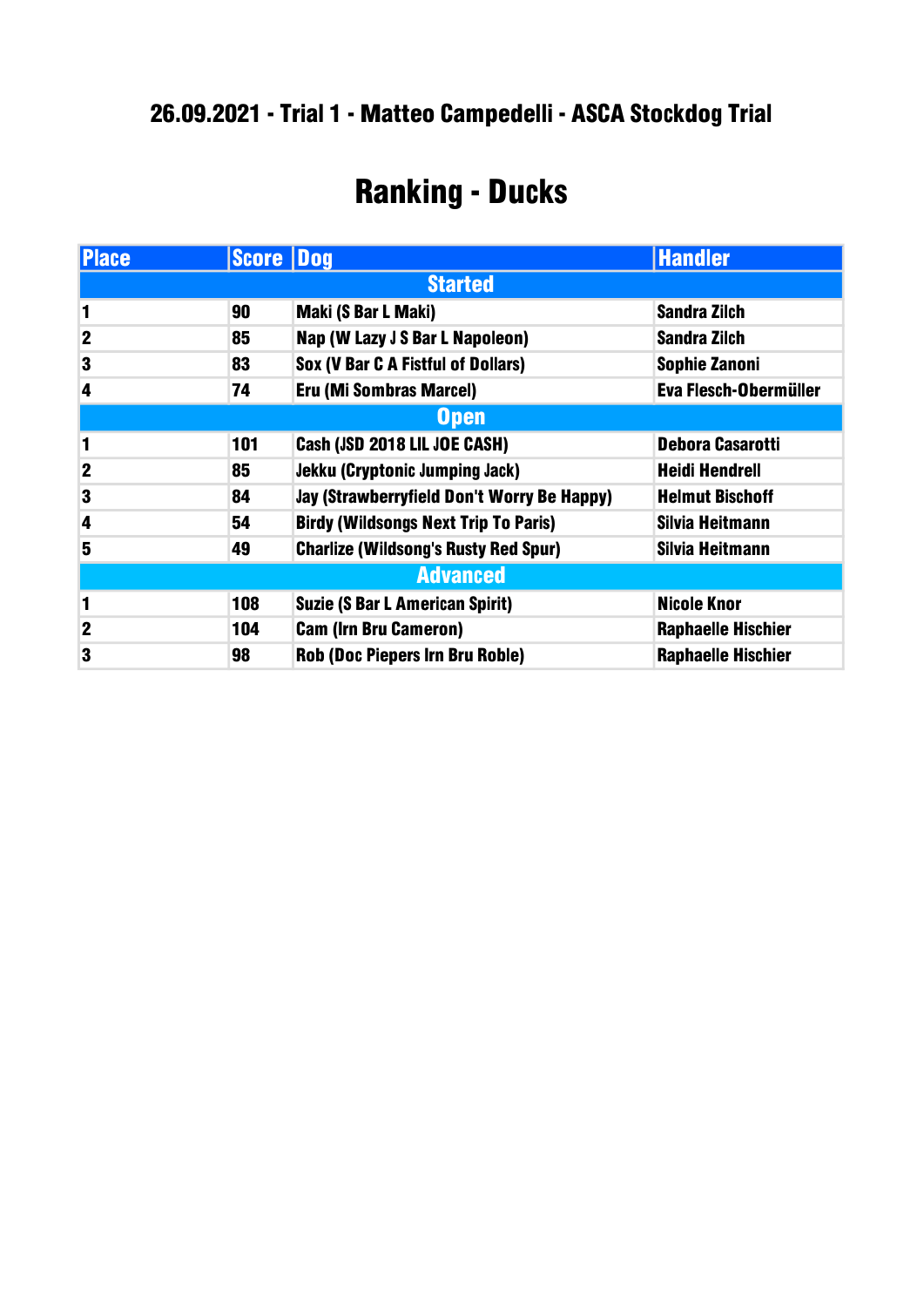### Ranking - Sheep

| <b>Place</b>     | <b>Score Dog</b> |                                             | <b>Handler</b>               |
|------------------|------------------|---------------------------------------------|------------------------------|
| <b>Started</b>   |                  |                                             |                              |
| 1                | 92               | Maki (S Bar L Maki)                         | <b>Sandra Zilch</b>          |
| $\mathbf 2$      | 84               | Nap (W Lazy J S Bar L Napoleon)             | <b>Sandra Zilch</b>          |
| 3                | 78               | Eru (Mi Sombras Marcel)                     | <b>Eva Flesch-Obermüller</b> |
| <b>Open</b>      |                  |                                             |                              |
| 1                | 104              | Cash (JSD 2018 LIL JOE CASH)                | <b>Debora Casarotti</b>      |
| $\boldsymbol{2}$ | 85               | <b>Birdy (Wildsongs Next Trip To Paris)</b> | Silvia Heitmann              |
| 3                | 74               | Jay (Strawberryfield Don't Worry Be Happy)  | <b>Helmut Bischoff</b>       |
| 4                | 40               | <b>Charlize (Wildsong's Rusty Red Spur)</b> | Silvia Heitmann              |
| <b>Advanced</b>  |                  |                                             |                              |
| 1                | 118              | <b>Suzie (S Bar L American Spirit)</b>      | <b>Nicole Knor</b>           |
| $\boldsymbol{2}$ | 108              | <b>Cam (Irn Bru Cameron)</b>                | <b>Raphaelle Hischier</b>    |
| 3                | 106              | <b>Rob (Doc Piepers Irn Bru Roble)</b>      | <b>Raphaelle Hischier</b>    |
| 4                | 106              | Koda (S Bar L Kodiak)                       | <b>Sandra Zilch</b>          |
| 5                | 90               | <b>Kenay (U Bar C They Call Me Trinity)</b> | Debora Casarotti             |
| 6                | 78               | <b>Jekku (Cryptonic Jumping Jack)</b>       | <b>Heidi Hendrell</b>        |

# High In Trial

| <b>Award</b>           | l Doa                                  | <b>Handler</b>     |
|------------------------|----------------------------------------|--------------------|
| <b>HIT Started</b>     | Maki (S Bar L Maki)                    | Sandra Zilch       |
| <b>HIT Open</b>        | Cash (JSD 2018 LIL JOE CASH)           | Debora Casarotti   |
| <b>HIT Advanced</b>    | <b>Suzie (S Bar L American Spirit)</b> | <b>Nicole Knor</b> |
| <b>HIT OB Started</b>  | <b>No qualifing result</b>             |                    |
| <b>HIT OB Open/Adv</b> | <b>No qualifing result</b>             |                    |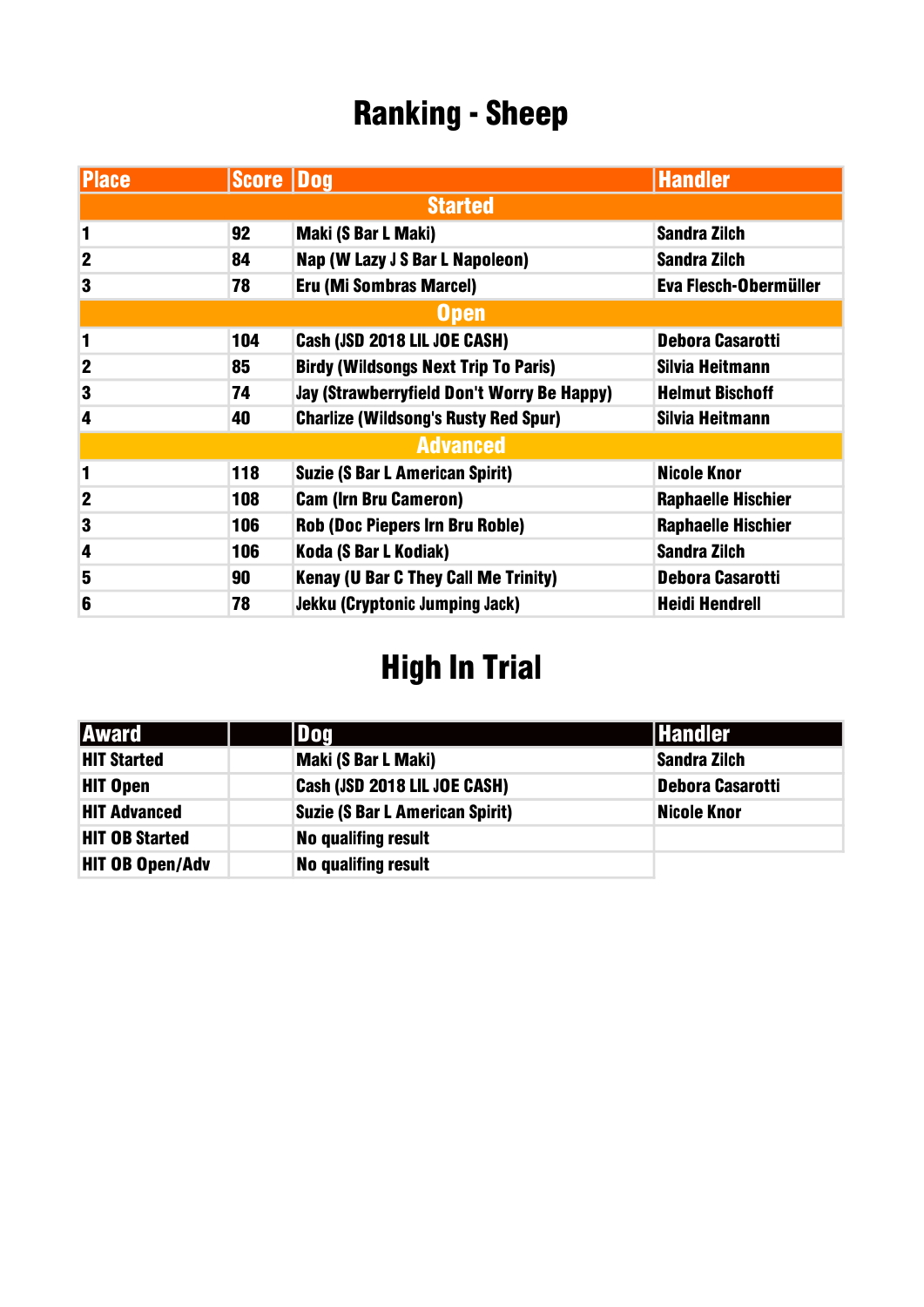## Ranking - Ducks

| <b>Place</b>    | <b>Score Dog</b> |                                             | <b>Handler</b>            |
|-----------------|------------------|---------------------------------------------|---------------------------|
| <b>Started</b>  |                  |                                             |                           |
| 1               | 66               | <b>Sox (V Bar C A Fistful of Dollars)</b>   | <b>Sophie Zanoni</b>      |
| $\mathbf 2$     | 64               | Eru (Mi Sombras Marcel)                     | Eva Flesch-Obermüller     |
| <b>Open</b>     |                  |                                             |                           |
| 1               | 106              | Cash (JSD 2018 LIL JOE CASH)                | <b>Debora Casarotti</b>   |
| $\mathbf 2$     | 80               | <b>Jekku (Cryptonic Jumping Jack)</b>       | <b>Heidi Hendrell</b>     |
| 3               | 72               | Jay (Strawberryfield Don't Worry Be Happy)  | <b>Helmut Bischoff</b>    |
| 4               | 67               | <b>Charlize (Wildsong's Rusty Red Spur)</b> | Silvia Heitmann           |
| 5               | 62               | <b>Birdy (Wildsongs Next Trip To Paris)</b> | Silvia Heitmann           |
| <b>Advanced</b> |                  |                                             |                           |
| 1               | 112              | <b>Rob (Doc Piepers Irn Bru Roble)</b>      | <b>Raphaelle Hischier</b> |
| $\overline{2}$  | 112              | <b>Cam (Irn Bru Cameron)</b>                | <b>Raphaelle Hischier</b> |
| 3               | 106              | <b>Suzie (S Bar L American Spirit)</b>      | <b>Nicole Knor</b>        |